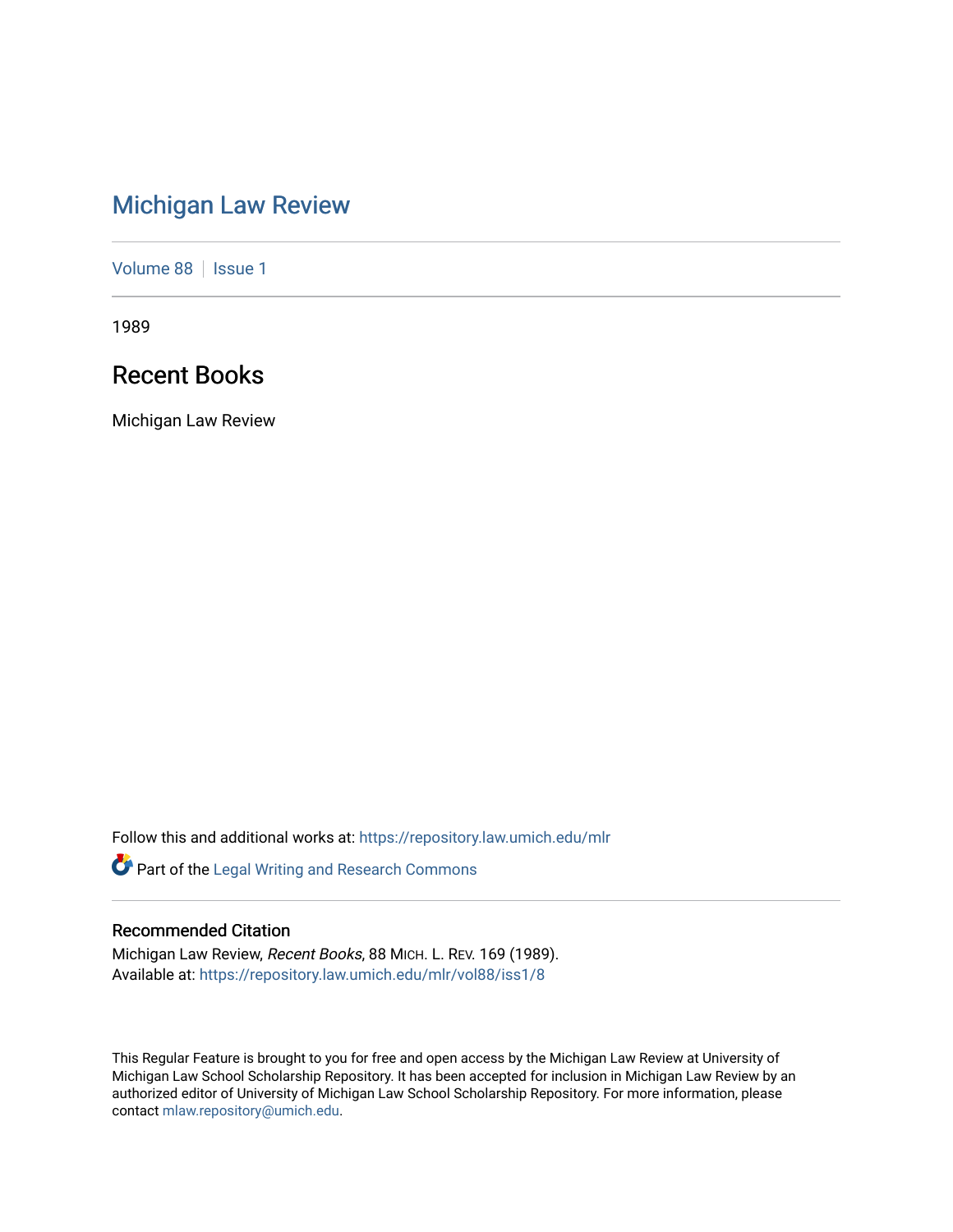# **RECENT BOOKS**

# BOOKS RECEIVED

# *ACQUIRED IMMUNE DEFICIENCY SYNDROME*

SHATIERED MIRRORS: OUR SEARCH FOR IDENTITY AND CoMMUNITY IN THE AIDS ERA. By *Monroe* E. *Price.* Cambridge: Harvard University Press. 1989. Pp. 159. \$19.95.

# *ANTHROPOLOGY*

COMMON LAW ABORIGINAL TITLE. By *Kent McNeil.* New York: Clarendon Press/ Oxford University Press. 1989. Pp. xiv, 357. \$72.

### *ATTORNEY-CLIENT PRIVILEGE*

THE ATTORNEY-CLIENT PRIVILEGE UNDER SIEGE: PRESERVING AND PROTECT-ING IT IN CIVIL CASES. ABA Tort and Insurance Practice Section. Chicago: American Bar Association. 1989. Pp. v, 761. Paper, \$84.95.

## *ATTORNEYS*

See also *Legal Profession* 

LAWYERS IN SOCIETY. Vol. III: *Comparative Theories.* Edited by *Richard* L *Abel* & *Philip* S.C *Lewis.* Berkeley: University of California Press. 1989. Pp. xiii, *555.* Cloth, \$40.

#### *BIBLIOGRAPHY*

SEARCHING THE LAW: THE STATES: A SELECTIVE BIBLIOGRAPHY OF STATE PRAC-TICE MATERIALS IN THE 50 STATES. By *Francis R. Doyle.* Dobbs Ferry: Transnational Publishers. 1989. Pp. ix, 525. \$65.

#### *CENSORSHIP*

FREEDOM AT RISK: SECRECY, CENSOR-SHIP, AND REPRESSION IN THE 1980s. Edited by *Richard 0. Curry.* Philadelphia: Temple University Press. 1988. Pp. xviii, 423. Paper, \$29.95.

#### *CHILD CUSTODY*

How TO HANDLE YOUR CHILD CUSTODY CASE: A GUIDE FOR PARENTS, PSYCHOLO-GISTS, & ATIORNEYS. By *Leonard Diamond.*  Buffalo: Prometheus Books. 1989. Pp. 171. Cloth, \$19.95; paper, \$13.95.

#### *COMPARATIVE LAW*

See *Foreign Law.* 

## *CONSTITUTIONAL LAW*

CHILDREN, EDUCATION, AND THE FIRST AMENDMENT: A PSYCHOLEGAL ANALYSIS. By *David Moshman.* Lincoln: University of Nebraska Press. 1989. Pp. xvii, 218. \$25.

#### *CONSTITUTIONAL THEORY*

THE FEDERALIST: DESIGN FOR A CONSTI-TUTIONAL REPUBLIC. By *George w. Carey.*  Urbana: University of Illinois Press. 1989. Pp. xxxiii, 181. \$22.95.

#### *CRIMINAL LAW*

CRIME AND SOCIETY IN NORTH CARO-LINA, 1663-1776. By *Donna J. Spindel.* Baton Rouge: Louisiana State University Press. 1989. Pp. xvii, 171. \$25.

# *EDUCATION*

See *Constitutional Law.* 

#### *EMPLOYMENT DISCRIMINATION*

DOING COMPARABLE WORTH: GENDER, CLASS, AND PAY EQUITY. By *Joan Acker.*  Philadelphia: Temple University Press. 1989. Pp. ix, 254. \$34.95.

#### *FEDERALISM*

FEDERALISM: THE SHIFTING BALANCE. Edited by *Janice* C *Griffith.* Chicago: American Bar Association. 1989. Pp. ix, 90. Paper.

# *FEMINIST JURISPRUDENCE*

THE SEXUAL CONTRACT. By *Carole Pateman.* Stanford: Stanford University Press. 1988. Pp. xi, 264. Cloth, \$39; paper. \$12.95.

TOWARD A FEMINIST THEORY OF THE STATE. By *Catharine A. MacKinnon.* Cambridge: Harvard University Press. 1989. Pp. xvii, 330. \$25.

#### *FOREIGN LAW*

THE SUPREME LABOR COURT IN NAZI GERMANY: A JURISPRUDENTIAL ANALYSIS. By *Marc Linder.* Frankfurt/Main, West Germany: Vittorio Klostermann. 1987. Pp. xix, 290. \$49.50.

#### *INCOME TAX*

THE LOGIC OF TAX: FEDERAL INCOME TAX THEORY AND POLICY. By *Joseph M. Dodge.* St. Paul: West Publishing Co. 1989. Pp. Iiii, 343. Paper, \$17.95.